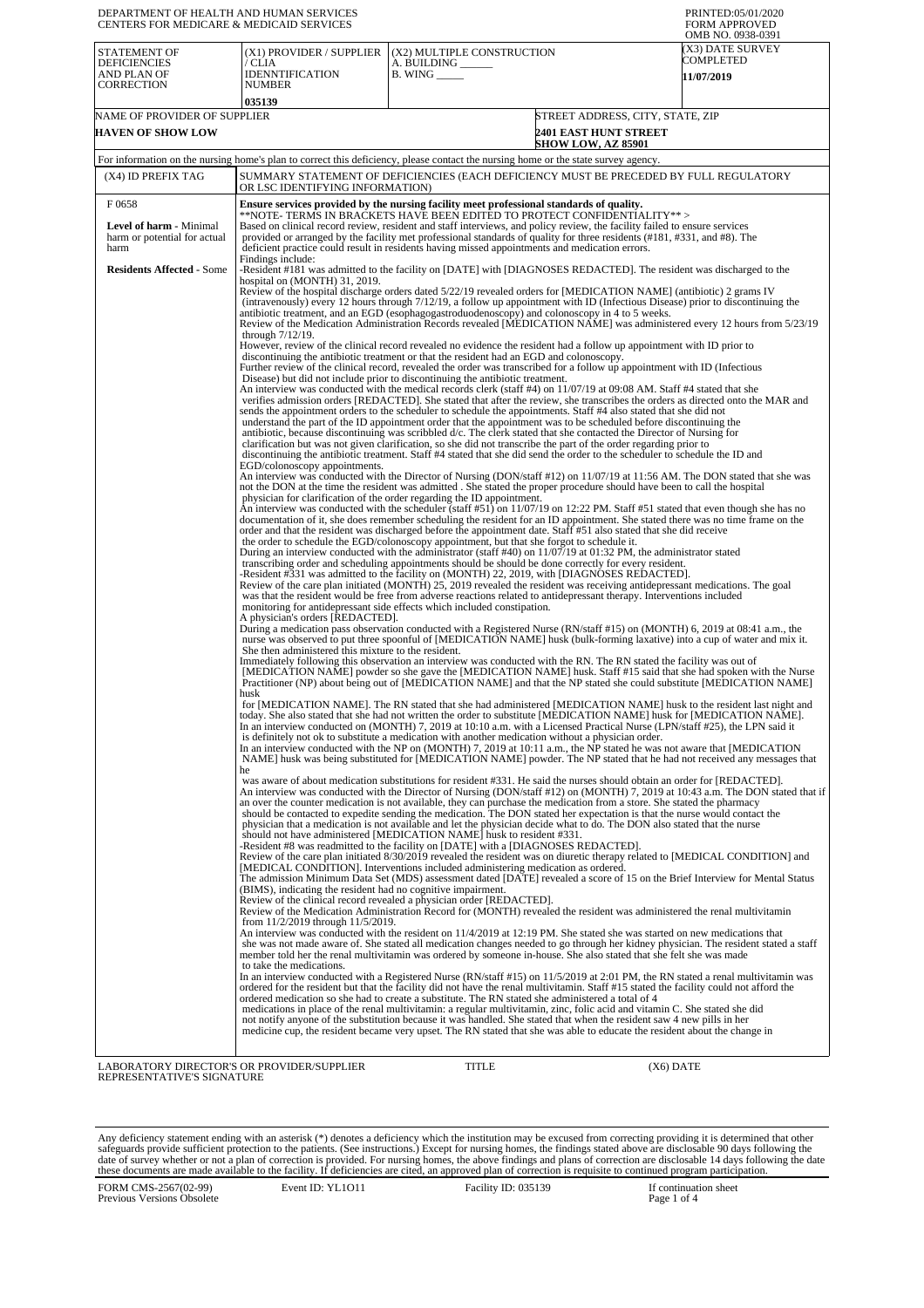| DEPARTMENT OF HEALTH AND HUMAN SERVICES<br><b>CENTERS FOR MEDICARE &amp; MEDICAID SERVICES</b>                      |                                                                                                                                                                                                                                                                                                                                                                                                                                                                                                                                                                                                                                                                                                                                                                                                                                                                                                                                                                                                                                                                                                                                                                                                                                                                                                                                                                                                                                                                                                                                                                                                                                                                                                                                                                                                                                                                                                                                                                                                                                                                                                                                                                                                                                                                                                                                                                                                                                                                                                                                                                                                                                                                                                                                                                                                                                                                                                                                                                                                                                                                                                                                                                                                                                                                                                                                                                                                                                                                                                                                                                                                                                                                                                                                                                                                                                                                                                                                                                                                                                                                                                                                                                                                                                                                                                                                                                                                                                                                                                                                                                                                                                                                                                                                                                                                                                                                                                                                                                                                                                                                                                                                                                                                                                                                                                                                                                                                                                                                                                                                                                                                                                                                                                                                                                                                                                                                                                                                                                                                                                                                                                                                                                                                                                                                                                                                                                                                                                                                                                                                                                                                                                                                                                                                                                                                                                                                                                                                                                                                                                                                                                                                                                                                                                              |                                                                                                                                    | PRINTED:05/01/2020<br><b>FORM APPROVED</b><br>OMB NO. 0938-0391 |  |  |
|---------------------------------------------------------------------------------------------------------------------|----------------------------------------------------------------------------------------------------------------------------------------------------------------------------------------------------------------------------------------------------------------------------------------------------------------------------------------------------------------------------------------------------------------------------------------------------------------------------------------------------------------------------------------------------------------------------------------------------------------------------------------------------------------------------------------------------------------------------------------------------------------------------------------------------------------------------------------------------------------------------------------------------------------------------------------------------------------------------------------------------------------------------------------------------------------------------------------------------------------------------------------------------------------------------------------------------------------------------------------------------------------------------------------------------------------------------------------------------------------------------------------------------------------------------------------------------------------------------------------------------------------------------------------------------------------------------------------------------------------------------------------------------------------------------------------------------------------------------------------------------------------------------------------------------------------------------------------------------------------------------------------------------------------------------------------------------------------------------------------------------------------------------------------------------------------------------------------------------------------------------------------------------------------------------------------------------------------------------------------------------------------------------------------------------------------------------------------------------------------------------------------------------------------------------------------------------------------------------------------------------------------------------------------------------------------------------------------------------------------------------------------------------------------------------------------------------------------------------------------------------------------------------------------------------------------------------------------------------------------------------------------------------------------------------------------------------------------------------------------------------------------------------------------------------------------------------------------------------------------------------------------------------------------------------------------------------------------------------------------------------------------------------------------------------------------------------------------------------------------------------------------------------------------------------------------------------------------------------------------------------------------------------------------------------------------------------------------------------------------------------------------------------------------------------------------------------------------------------------------------------------------------------------------------------------------------------------------------------------------------------------------------------------------------------------------------------------------------------------------------------------------------------------------------------------------------------------------------------------------------------------------------------------------------------------------------------------------------------------------------------------------------------------------------------------------------------------------------------------------------------------------------------------------------------------------------------------------------------------------------------------------------------------------------------------------------------------------------------------------------------------------------------------------------------------------------------------------------------------------------------------------------------------------------------------------------------------------------------------------------------------------------------------------------------------------------------------------------------------------------------------------------------------------------------------------------------------------------------------------------------------------------------------------------------------------------------------------------------------------------------------------------------------------------------------------------------------------------------------------------------------------------------------------------------------------------------------------------------------------------------------------------------------------------------------------------------------------------------------------------------------------------------------------------------------------------------------------------------------------------------------------------------------------------------------------------------------------------------------------------------------------------------------------------------------------------------------------------------------------------------------------------------------------------------------------------------------------------------------------------------------------------------------------------------------------------------------------------------------------------------------------------------------------------------------------------------------------------------------------------------------------------------------------------------------------------------------------------------------------------------------------------------------------------------------------------------------------------------------------------------------------------------------------------------------------------------------------------------------------------------------------------------------------------------------------------------------------------------------------------------------------------------------------------------------------------------------------------------------------------------------------------------------------------------------------------------------------------------------------------------------------------------------------------------------------------------------------------------------------------|------------------------------------------------------------------------------------------------------------------------------------|-----------------------------------------------------------------|--|--|
| <b>STATEMENT OF</b><br><b>DEFICIENCIES</b><br>AND PLAN OF<br><b>CORRECTION</b>                                      | (X1) PROVIDER / SUPPLIER<br>/ CLIA<br>IDENNTIFICATION<br>NUMBER                                                                                                                                                                                                                                                                                                                                                                                                                                                                                                                                                                                                                                                                                                                                                                                                                                                                                                                                                                                                                                                                                                                                                                                                                                                                                                                                                                                                                                                                                                                                                                                                                                                                                                                                                                                                                                                                                                                                                                                                                                                                                                                                                                                                                                                                                                                                                                                                                                                                                                                                                                                                                                                                                                                                                                                                                                                                                                                                                                                                                                                                                                                                                                                                                                                                                                                                                                                                                                                                                                                                                                                                                                                                                                                                                                                                                                                                                                                                                                                                                                                                                                                                                                                                                                                                                                                                                                                                                                                                                                                                                                                                                                                                                                                                                                                                                                                                                                                                                                                                                                                                                                                                                                                                                                                                                                                                                                                                                                                                                                                                                                                                                                                                                                                                                                                                                                                                                                                                                                                                                                                                                                                                                                                                                                                                                                                                                                                                                                                                                                                                                                                                                                                                                                                                                                                                                                                                                                                                                                                                                                                                                                                                                                              | (X2) MULTIPLE CONSTRUCTION<br>A. BUILDING ______<br>$B.$ WING $\_\_\_\_\_\_\$                                                      | (X3) DATE SURVEY<br>COMPLETED<br>11/07/2019                     |  |  |
| NAME OF PROVIDER OF SUPPLIER<br><b>HAVEN OF SHOW LOW</b>                                                            | 035139                                                                                                                                                                                                                                                                                                                                                                                                                                                                                                                                                                                                                                                                                                                                                                                                                                                                                                                                                                                                                                                                                                                                                                                                                                                                                                                                                                                                                                                                                                                                                                                                                                                                                                                                                                                                                                                                                                                                                                                                                                                                                                                                                                                                                                                                                                                                                                                                                                                                                                                                                                                                                                                                                                                                                                                                                                                                                                                                                                                                                                                                                                                                                                                                                                                                                                                                                                                                                                                                                                                                                                                                                                                                                                                                                                                                                                                                                                                                                                                                                                                                                                                                                                                                                                                                                                                                                                                                                                                                                                                                                                                                                                                                                                                                                                                                                                                                                                                                                                                                                                                                                                                                                                                                                                                                                                                                                                                                                                                                                                                                                                                                                                                                                                                                                                                                                                                                                                                                                                                                                                                                                                                                                                                                                                                                                                                                                                                                                                                                                                                                                                                                                                                                                                                                                                                                                                                                                                                                                                                                                                                                                                                                                                                                                                       | <b>2401 EAST HUNT STREET</b><br><b>SHOW LOW, AZ 85901</b>                                                                          | STREET ADDRESS, CITY, STATE, ZIP                                |  |  |
|                                                                                                                     |                                                                                                                                                                                                                                                                                                                                                                                                                                                                                                                                                                                                                                                                                                                                                                                                                                                                                                                                                                                                                                                                                                                                                                                                                                                                                                                                                                                                                                                                                                                                                                                                                                                                                                                                                                                                                                                                                                                                                                                                                                                                                                                                                                                                                                                                                                                                                                                                                                                                                                                                                                                                                                                                                                                                                                                                                                                                                                                                                                                                                                                                                                                                                                                                                                                                                                                                                                                                                                                                                                                                                                                                                                                                                                                                                                                                                                                                                                                                                                                                                                                                                                                                                                                                                                                                                                                                                                                                                                                                                                                                                                                                                                                                                                                                                                                                                                                                                                                                                                                                                                                                                                                                                                                                                                                                                                                                                                                                                                                                                                                                                                                                                                                                                                                                                                                                                                                                                                                                                                                                                                                                                                                                                                                                                                                                                                                                                                                                                                                                                                                                                                                                                                                                                                                                                                                                                                                                                                                                                                                                                                                                                                                                                                                                                                              | For information on the nursing home's plan to correct this deficiency, please contact the nursing home or the state survey agency. |                                                                 |  |  |
| (X4) ID PREFIX TAG                                                                                                  | SUMMARY STATEMENT OF DEFICIENCIES (EACH DEFICIENCY MUST BE PRECEDED BY FULL REGULATORY<br>OR LSC IDENTIFYING INFORMATION)                                                                                                                                                                                                                                                                                                                                                                                                                                                                                                                                                                                                                                                                                                                                                                                                                                                                                                                                                                                                                                                                                                                                                                                                                                                                                                                                                                                                                                                                                                                                                                                                                                                                                                                                                                                                                                                                                                                                                                                                                                                                                                                                                                                                                                                                                                                                                                                                                                                                                                                                                                                                                                                                                                                                                                                                                                                                                                                                                                                                                                                                                                                                                                                                                                                                                                                                                                                                                                                                                                                                                                                                                                                                                                                                                                                                                                                                                                                                                                                                                                                                                                                                                                                                                                                                                                                                                                                                                                                                                                                                                                                                                                                                                                                                                                                                                                                                                                                                                                                                                                                                                                                                                                                                                                                                                                                                                                                                                                                                                                                                                                                                                                                                                                                                                                                                                                                                                                                                                                                                                                                                                                                                                                                                                                                                                                                                                                                                                                                                                                                                                                                                                                                                                                                                                                                                                                                                                                                                                                                                                                                                                                                    |                                                                                                                                    |                                                                 |  |  |
| F0658<br><b>Level of harm - Minimal</b><br>harm or potential for actual<br>harm<br><b>Residents Affected - Some</b> | (continued from page 1)<br>medications. She stated she was able to convince the resident to take the medications and that the resident took the 4<br>medications.<br>An interview was conducted with the Director of Nursing (DON/staff #12) on 11/06/19 at 02:19 PM. She stated if a physician<br>orders [REDACTED]. The DON stated that she was not aware of any staff members substituting medications. The DON stated that<br>the resident should have been administered the medication as prescribed by the physician.<br>The facility's policy titled Medication and Treatment Orders revealed medications shall be administered only upon the<br>written order of a person duly licensed and authorized to prescribe such medications.                                                                                                                                                                                                                                                                                                                                                                                                                                                                                                                                                                                                                                                                                                                                                                                                                                                                                                                                                                                                                                                                                                                                                                                                                                                                                                                                                                                                                                                                                                                                                                                                                                                                                                                                                                                                                                                                                                                                                                                                                                                                                                                                                                                                                                                                                                                                                                                                                                                                                                                                                                                                                                                                                                                                                                                                                                                                                                                                                                                                                                                                                                                                                                                                                                                                                                                                                                                                                                                                                                                                                                                                                                                                                                                                                                                                                                                                                                                                                                                                                                                                                                                                                                                                                                                                                                                                                                                                                                                                                                                                                                                                                                                                                                                                                                                                                                                                                                                                                                                                                                                                                                                                                                                                                                                                                                                                                                                                                                                                                                                                                                                                                                                                                                                                                                                                                                                                                                                                                                                                                                                                                                                                                                                                                                                                                                                                                                                                                                                                                                |                                                                                                                                    |                                                                 |  |  |
|                                                                                                                     |                                                                                                                                                                                                                                                                                                                                                                                                                                                                                                                                                                                                                                                                                                                                                                                                                                                                                                                                                                                                                                                                                                                                                                                                                                                                                                                                                                                                                                                                                                                                                                                                                                                                                                                                                                                                                                                                                                                                                                                                                                                                                                                                                                                                                                                                                                                                                                                                                                                                                                                                                                                                                                                                                                                                                                                                                                                                                                                                                                                                                                                                                                                                                                                                                                                                                                                                                                                                                                                                                                                                                                                                                                                                                                                                                                                                                                                                                                                                                                                                                                                                                                                                                                                                                                                                                                                                                                                                                                                                                                                                                                                                                                                                                                                                                                                                                                                                                                                                                                                                                                                                                                                                                                                                                                                                                                                                                                                                                                                                                                                                                                                                                                                                                                                                                                                                                                                                                                                                                                                                                                                                                                                                                                                                                                                                                                                                                                                                                                                                                                                                                                                                                                                                                                                                                                                                                                                                                                                                                                                                                                                                                                                                                                                                                                              |                                                                                                                                    |                                                                 |  |  |
| F0684<br>Level of harm - Minimal<br>harm or potential for actual<br>harm<br><b>Residents Affected - Some</b>        | Provide appropriate treatment and care according to orders, resident's preferences and<br>goals.<br>**NOTE- TERMS IN BRACKETS HAVE BEEN EDITED TO PROTECT CONFIDENTIALITY**><br>Based on clinical record review, staff interviews, and policy review, the facility failed to ensure two residents (#12 and<br>#26) received treatment and care in accordance with professional standards of practice. The deficient practice could result in<br>residents' changes in condition not being addressed timely.                                                                                                                                                                                                                                                                                                                                                                                                                                                                                                                                                                                                                                                                                                                                                                                                                                                                                                                                                                                                                                                                                                                                                                                                                                                                                                                                                                                                                                                                                                                                                                                                                                                                                                                                                                                                                                                                                                                                                                                                                                                                                                                                                                                                                                                                                                                                                                                                                                                                                                                                                                                                                                                                                                                                                                                                                                                                                                                                                                                                                                                                                                                                                                                                                                                                                                                                                                                                                                                                                                                                                                                                                                                                                                                                                                                                                                                                                                                                                                                                                                                                                                                                                                                                                                                                                                                                                                                                                                                                                                                                                                                                                                                                                                                                                                                                                                                                                                                                                                                                                                                                                                                                                                                                                                                                                                                                                                                                                                                                                                                                                                                                                                                                                                                                                                                                                                                                                                                                                                                                                                                                                                                                                                                                                                                                                                                                                                                                                                                                                                                                                                                                                                                                                                                                  |                                                                                                                                    |                                                                 |  |  |
|                                                                                                                     | Findings include:<br>-Resident #12 was admitted on (MONTH) 12, 2019, with [DIAGNOSES REDACTED].<br>Review of the clinical record revealed a physician's orders [REDACTED].<br>Review of the care plan revealed the resident had liver disease related to alcohol [MEDICAL CONDITION] and was prescribed<br>[MEDICATION NAME] for treatment. The goal was the resident would be free from signs and symptoms of liver complications<br>including cognitive decline or mental status changes. Interventions included administering the medication as ordered.<br>The Nurse Practitioner Note (NP) note dated (MONTH) 14, 2019 revealed no reports of any abusive patterns and staff did not<br>report any incidents or events. The note included the NP had ordered labs which included checking the resident's ammonia<br>level.<br>A physician's orders [REDACTED].<br>Review of the admission MDS assessment dated (MONTH) 19, 2019, did not reveal the Brief Interview for Mental Status (BIMS)<br>or the Staff Assessment for Mental Status was conducted. The assessment included - for the behavioral symptoms and no<br>documentation for wandering.<br>An admission Social Service assessment dated (MONTH) 19, 2019 revealed the resident had no behavioral concerns, no history<br>of psychiatric treatment, and that no referrals were needed.<br>Review of the Medication Administration Record [REDACTED].<br>Review of the MAR for (MONTH) 2019 revealed the resident refused [MEDICATION NAME] twice on (MONTH) 1, 2, 9, 15, 16,<br>19, and 30, and once on (MONTH) 3, 4, 5, 7, 8, 10, 17, 28, 29, and 31.<br>Review of a nursing alert charting note dated (MONTH) 25, 2019 revealed a change of condition summary. The resident was<br>found outside the building for a second time that day, was out at the far driveway, and was very combative towards the<br>Certified Nursing Assistant (CNA). The note included the resident was brought back into the building and a wander guard was<br>applied to the resident's right ankle.<br>A nursing alert charting note dated (MONTH) 30, 2019 revealed another change of condition summary that the resident was<br>upset because the roommate was yelling at her and being mean. The note included the resident was so upset she pulled the<br>fire alarm in the hallway near the dining room. The note also included the resident calmed down when she was moved to<br>another room and that she was adjusting well to the room and the new roommate.<br>However, review of the clinical record revealed no evidence the practitioner was notified the resident was refusing the<br>[MEDICATION NAME] and that the resident had a change in behavior.<br>A NP note dated (MONTH) 1, 2019 revealed the staff had not reported any incidents or events.<br>Review of the MAR for (MONTH) 2019 revealed the resident refused [MEDICATION NAME] twice on (MONTH) 4 and 7, and<br>once on<br>(MONTH) 1, 2, 6, 8, 12, 13, 15, 20, and 30.<br>A nursing alert charting note dated (MONTH) 30, 2019 revealed the resident was adjusting well to the room change, was still<br>angry and refusing medications, and was making angry remarks to the staff.<br>A nursing medication administration note dated (MONTH) 30, 2019 revealed the resident was ignoring staff and that the NP was<br>aware of the behavioral issues.<br>However, the NP note dated (MONTH) 3, 2019 revealed the resident slept well over the weekend without difficulties or<br>problems per staff and that staff did not report any incidents or events. The note included the resident continues to do<br>well in the facility and appears happy.<br>Review of the MAR for (MONTH) 2019 revealed the resident refused [MEDICATION NAME] once on (MONTH) 3, 4, 27, and 30.<br>Review of the care plan dated (MONTH) 10, 2019 revealed the resident exhibited exit-seeking behavior as evidence by trying<br>to exit secure facility exits and wandering. The goal was the exit-seeking behaviors will be reduced to less than daily.<br>Interventions included monitoring the resident for tailgating when staff or visitors come and go from the facility and<br>referring to Social Services as needed.<br>A quarterly Social Service Review dated (MONTH) 12, 2019 revealed the resident's cognitive status, behavioral symptoms, and<br>mental health was the same as the prior assessment on (MONTH) 16, 2019.<br>Review of the laboratory report dated (MONTH) 17, 2019 revealed the resident's ammonia level was 255 ug/dL<br>(micrograms/deciliter). Normal reference interval is 19 - 87 ug/dL. The report also included a handwritten note that the NP was<br>notified on (MONTH) 20, 2019 at 8:35 a.m.<br>Review of a nursing alert charting note dated (MONTH) 18, 2019 revealed a change of condition summary. The resident started<br>cussing at a CNA and kicked the CNA in the jaw while the CNA was trying to provide incontinent care to the resident. The<br>note included the CNA left the room so that the resident could calm down.<br>The quarterly MDS assessment dated (MONTH) 19, 2019 revealed a score of 6 on the BIMS which indicated the resident had<br>severely impaired cognition. The assessment include the resident exhibited wandering behavior 1 to 3 days out of the 7 day<br>look-back period but did not exhibit any physical or verbal behaviors.<br>A nursing alert charting note dated (MONTH) 20, 2019 revealed nursing sent a message to the NP regarding the elevated<br>ammonia level of 255.<br>The NP progress note dated (MONTH) 20, 2019 revealed the resident was not overly lethargic, no reports of<br>fever/chills/nausea/vomiting/diarrhea, and that staff had not reported any incidents or events. The note included the<br>ammonia level is elevated, the resident is asymptomatic and will be watched for now. The note also included the labs would<br>be rechecked next week to ensure this was normal for the resident.<br>However, further review of the clinical record did not reveal follow up labs were ordered or that the resident's behaviors<br>had been reported to the practitioner.<br>Review of a NP progress note dated (MONTH) 1, 2019 revealed the resident frequently refused [MEDICATION NAME] and<br>complained of diarrhea. The note included the [MEDICATION NAME] is needed to keep the ammonia level as low as it is which is<br>high<br>compared to the normal population. The note also included the staff did not report any incidents or events.<br>An alert nursing note dated (MONTH) 10, 2019 revealed resident #12 went into another resident's room and was messing with<br>the bed controls. The note included resident #12 had also thrown all of her bedding (which was not wet) into the hall and<br>purposely run over a CNA's leg with her wheelchair.<br>An alert nursing note dated (MONTH) 23, 2019 revealed the resident had hit and cussed at a CN[NAME] The note included the<br>resident had been violent and verbally abusive with this CNA on one other occasion.<br>Review of the MAR for (MONTH) 2019 revealed the resident refused [MEDICATION NAME] once on (MONTH) 4, 6, 7, 8, 9, 11, |                                                                                                                                    |                                                                 |  |  |
|                                                                                                                     | 26, 28, and 30 and twice on (MONTH) 10, 13, 14, 15, 16, 17, 18, 21, 22, 23, 24, 27, 29, and 31.<br>A NP progress note dated (MONTH) 1, 2019 revealed the resident has a little bit of an attitude about her medications and<br>refuses to take them but that she does fairly well. The note included staff does not report any significant incidents or<br>events. The note also included no recommendation to change the medications.<br>Review of an Incident Note dated (MONTH) 6, 2019 revealed the resident was in her room with her back to the door sitting in<br>her wheelchair talking to another woman. The resident was visibly upset. The resident was observed holding a butter knife                                                                                                                                                                                                                                                                                                                                                                                                                                                                                                                                                                                                                                                                                                                                                                                                                                                                                                                                                                                                                                                                                                                                                                                                                                                                                                                                                                                                                                                                                                                                                                                                                                                                                                                                                                                                                                                                                                                                                                                                                                                                                                                                                                                                                                                                                                                                                                                                                                                                                                                                                                                                                                                                                                                                                                                                                                                                                                                                                                                                                                                                                                                                                                                                                                                                                                                                                                                                                                                                                                                                                                                                                                                                                                                                                                                                                                                                                                                                                                                                                                                                                                                                                                                                                                                                                                                                                                                                                                                                                                                                                                                                                                                                                                                                                                                                                                                                                                                                                                                                                                                                                                                                                                                                                                                                                                                                                                                                                                                                                                                                                                                                                                                                                                                                                                                                                                                                                                                                                                                                                                                                                                                                                                                                                                                                                                                                                                                                                                                                                                                                           |                                                                                                                                    |                                                                 |  |  |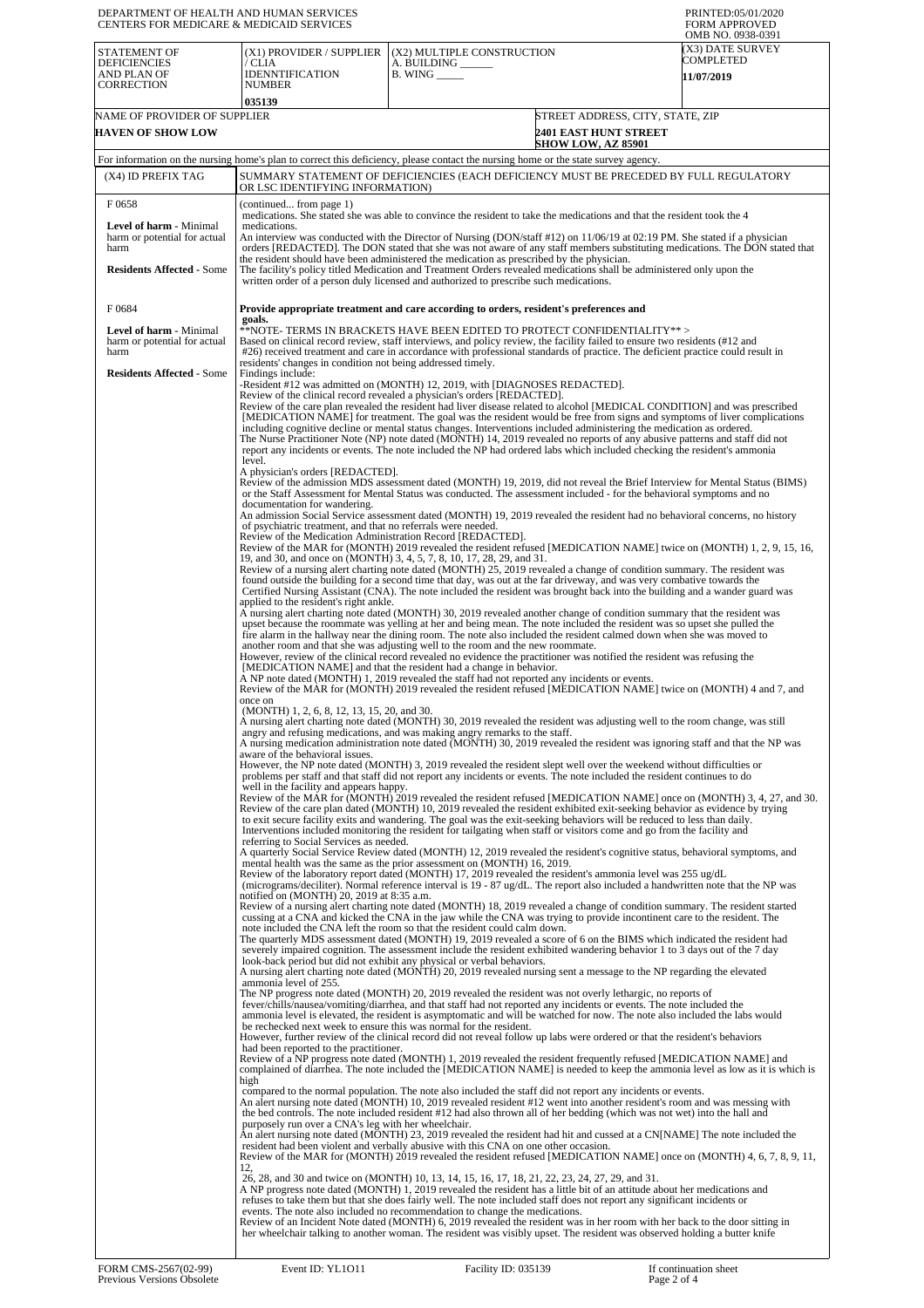| DEPARTMENT OF HEALTH AND HUMAN SERVICES<br>CENTERS FOR MEDICARE & MEDICAID SERVICES                        |                                                                                                                                                                                                                                                                                                                                                                                                                                                                                                                                                                                                                                                                                                                                                                                                                                                                                                                                                                                                                                                                                                                                                                                                                                                                                                                                                                                                                                                                                                               |                                                                                                                                                                                                                                                                                                                                                                                                                                                                                                                                                                                                                                                                                                                                                                                                                                                                                                                                                                                                                                                                                                                                                                                                                                                                                                                                                                                                                                                                                                                                                                                                                                                                                                                                                                                                                                                                                                                                                                                                                                                                                                                                                                                                                                                                                                                                                                                                                                                                                                                                                                                                                                                                                                                                                                                                                                                                                                                                                                                                                                                                                                                                                                                                                                                                                                                                                                                                                                                                                                                                                                                                                                                                                                                                                                                                                                                                                                                                                                                                                                                                                                                                                                                                                                                                                                                                                                                                                                                                                                                                                                                                                                                                                                                                                                                                                                                                                                                                                                                                                                                                                                                                                                                                                                                                                                                                                                                                                                                                                                                                                                                                                                                                                                                                                                                                                                                                                                                                                                                                                                                                                                                                                                                                                                 | PRINTED:05/01/2020<br><b>FORM APPROVED</b><br>OMB NO. 0938-0391 |  |  |
|------------------------------------------------------------------------------------------------------------|---------------------------------------------------------------------------------------------------------------------------------------------------------------------------------------------------------------------------------------------------------------------------------------------------------------------------------------------------------------------------------------------------------------------------------------------------------------------------------------------------------------------------------------------------------------------------------------------------------------------------------------------------------------------------------------------------------------------------------------------------------------------------------------------------------------------------------------------------------------------------------------------------------------------------------------------------------------------------------------------------------------------------------------------------------------------------------------------------------------------------------------------------------------------------------------------------------------------------------------------------------------------------------------------------------------------------------------------------------------------------------------------------------------------------------------------------------------------------------------------------------------|---------------------------------------------------------------------------------------------------------------------------------------------------------------------------------------------------------------------------------------------------------------------------------------------------------------------------------------------------------------------------------------------------------------------------------------------------------------------------------------------------------------------------------------------------------------------------------------------------------------------------------------------------------------------------------------------------------------------------------------------------------------------------------------------------------------------------------------------------------------------------------------------------------------------------------------------------------------------------------------------------------------------------------------------------------------------------------------------------------------------------------------------------------------------------------------------------------------------------------------------------------------------------------------------------------------------------------------------------------------------------------------------------------------------------------------------------------------------------------------------------------------------------------------------------------------------------------------------------------------------------------------------------------------------------------------------------------------------------------------------------------------------------------------------------------------------------------------------------------------------------------------------------------------------------------------------------------------------------------------------------------------------------------------------------------------------------------------------------------------------------------------------------------------------------------------------------------------------------------------------------------------------------------------------------------------------------------------------------------------------------------------------------------------------------------------------------------------------------------------------------------------------------------------------------------------------------------------------------------------------------------------------------------------------------------------------------------------------------------------------------------------------------------------------------------------------------------------------------------------------------------------------------------------------------------------------------------------------------------------------------------------------------------------------------------------------------------------------------------------------------------------------------------------------------------------------------------------------------------------------------------------------------------------------------------------------------------------------------------------------------------------------------------------------------------------------------------------------------------------------------------------------------------------------------------------------------------------------------------------------------------------------------------------------------------------------------------------------------------------------------------------------------------------------------------------------------------------------------------------------------------------------------------------------------------------------------------------------------------------------------------------------------------------------------------------------------------------------------------------------------------------------------------------------------------------------------------------------------------------------------------------------------------------------------------------------------------------------------------------------------------------------------------------------------------------------------------------------------------------------------------------------------------------------------------------------------------------------------------------------------------------------------------------------------------------------------------------------------------------------------------------------------------------------------------------------------------------------------------------------------------------------------------------------------------------------------------------------------------------------------------------------------------------------------------------------------------------------------------------------------------------------------------------------------------------------------------------------------------------------------------------------------------------------------------------------------------------------------------------------------------------------------------------------------------------------------------------------------------------------------------------------------------------------------------------------------------------------------------------------------------------------------------------------------------------------------------------------------------------------------------------------------------------------------------------------------------------------------------------------------------------------------------------------------------------------------------------------------------------------------------------------------------------------------------------------------------------------------------------------------------------------------------------------------------------------------------------------------------|-----------------------------------------------------------------|--|--|
| <b>STATEMENT OF</b><br><b>DEFICIENCIES</b><br>AND PLAN OF<br><b>CORRECTION</b>                             | (X1) PROVIDER / SUPPLIER<br>/ CLIA<br><b>IDENNTIFICATION</b><br><b>NUMBER</b><br>035139                                                                                                                                                                                                                                                                                                                                                                                                                                                                                                                                                                                                                                                                                                                                                                                                                                                                                                                                                                                                                                                                                                                                                                                                                                                                                                                                                                                                                       | (X2) MULTIPLE CONSTRUCTION<br>A. BUILDING<br><b>B.</b> WING ______                                                                                                                                                                                                                                                                                                                                                                                                                                                                                                                                                                                                                                                                                                                                                                                                                                                                                                                                                                                                                                                                                                                                                                                                                                                                                                                                                                                                                                                                                                                                                                                                                                                                                                                                                                                                                                                                                                                                                                                                                                                                                                                                                                                                                                                                                                                                                                                                                                                                                                                                                                                                                                                                                                                                                                                                                                                                                                                                                                                                                                                                                                                                                                                                                                                                                                                                                                                                                                                                                                                                                                                                                                                                                                                                                                                                                                                                                                                                                                                                                                                                                                                                                                                                                                                                                                                                                                                                                                                                                                                                                                                                                                                                                                                                                                                                                                                                                                                                                                                                                                                                                                                                                                                                                                                                                                                                                                                                                                                                                                                                                                                                                                                                                                                                                                                                                                                                                                                                                                                                                                                                                                                                                              | (X3) DATE SURVEY<br>COMPLETED<br><b>11/07/2019</b>              |  |  |
| NAME OF PROVIDER OF SUPPLIER<br><b>HAVEN OF SHOW LOW</b>                                                   |                                                                                                                                                                                                                                                                                                                                                                                                                                                                                                                                                                                                                                                                                                                                                                                                                                                                                                                                                                                                                                                                                                                                                                                                                                                                                                                                                                                                                                                                                                               | STREET ADDRESS, CITY, STATE, ZIP<br><b>2401 EAST HUNT STREET</b><br><b>SHOW LOW, AZ 85901</b>                                                                                                                                                                                                                                                                                                                                                                                                                                                                                                                                                                                                                                                                                                                                                                                                                                                                                                                                                                                                                                                                                                                                                                                                                                                                                                                                                                                                                                                                                                                                                                                                                                                                                                                                                                                                                                                                                                                                                                                                                                                                                                                                                                                                                                                                                                                                                                                                                                                                                                                                                                                                                                                                                                                                                                                                                                                                                                                                                                                                                                                                                                                                                                                                                                                                                                                                                                                                                                                                                                                                                                                                                                                                                                                                                                                                                                                                                                                                                                                                                                                                                                                                                                                                                                                                                                                                                                                                                                                                                                                                                                                                                                                                                                                                                                                                                                                                                                                                                                                                                                                                                                                                                                                                                                                                                                                                                                                                                                                                                                                                                                                                                                                                                                                                                                                                                                                                                                                                                                                                                                                                                                                                   |                                                                 |  |  |
|                                                                                                            |                                                                                                                                                                                                                                                                                                                                                                                                                                                                                                                                                                                                                                                                                                                                                                                                                                                                                                                                                                                                                                                                                                                                                                                                                                                                                                                                                                                                                                                                                                               | For information on the nursing home's plan to correct this deficiency, please contact the nursing home or the state survey agency.                                                                                                                                                                                                                                                                                                                                                                                                                                                                                                                                                                                                                                                                                                                                                                                                                                                                                                                                                                                                                                                                                                                                                                                                                                                                                                                                                                                                                                                                                                                                                                                                                                                                                                                                                                                                                                                                                                                                                                                                                                                                                                                                                                                                                                                                                                                                                                                                                                                                                                                                                                                                                                                                                                                                                                                                                                                                                                                                                                                                                                                                                                                                                                                                                                                                                                                                                                                                                                                                                                                                                                                                                                                                                                                                                                                                                                                                                                                                                                                                                                                                                                                                                                                                                                                                                                                                                                                                                                                                                                                                                                                                                                                                                                                                                                                                                                                                                                                                                                                                                                                                                                                                                                                                                                                                                                                                                                                                                                                                                                                                                                                                                                                                                                                                                                                                                                                                                                                                                                                                                                                                                              |                                                                 |  |  |
| (X4) ID PREFIX TAG                                                                                         |                                                                                                                                                                                                                                                                                                                                                                                                                                                                                                                                                                                                                                                                                                                                                                                                                                                                                                                                                                                                                                                                                                                                                                                                                                                                                                                                                                                                                                                                                                               | SUMMARY STATEMENT OF DEFICIENCIES (EACH DEFICIENCY MUST BE PRECEDED BY FULL REGULATORY                                                                                                                                                                                                                                                                                                                                                                                                                                                                                                                                                                                                                                                                                                                                                                                                                                                                                                                                                                                                                                                                                                                                                                                                                                                                                                                                                                                                                                                                                                                                                                                                                                                                                                                                                                                                                                                                                                                                                                                                                                                                                                                                                                                                                                                                                                                                                                                                                                                                                                                                                                                                                                                                                                                                                                                                                                                                                                                                                                                                                                                                                                                                                                                                                                                                                                                                                                                                                                                                                                                                                                                                                                                                                                                                                                                                                                                                                                                                                                                                                                                                                                                                                                                                                                                                                                                                                                                                                                                                                                                                                                                                                                                                                                                                                                                                                                                                                                                                                                                                                                                                                                                                                                                                                                                                                                                                                                                                                                                                                                                                                                                                                                                                                                                                                                                                                                                                                                                                                                                                                                                                                                                                          |                                                                 |  |  |
| F0684                                                                                                      | OR LSC IDENTIFYING INFORMATION)                                                                                                                                                                                                                                                                                                                                                                                                                                                                                                                                                                                                                                                                                                                                                                                                                                                                                                                                                                                                                                                                                                                                                                                                                                                                                                                                                                                                                                                                               |                                                                                                                                                                                                                                                                                                                                                                                                                                                                                                                                                                                                                                                                                                                                                                                                                                                                                                                                                                                                                                                                                                                                                                                                                                                                                                                                                                                                                                                                                                                                                                                                                                                                                                                                                                                                                                                                                                                                                                                                                                                                                                                                                                                                                                                                                                                                                                                                                                                                                                                                                                                                                                                                                                                                                                                                                                                                                                                                                                                                                                                                                                                                                                                                                                                                                                                                                                                                                                                                                                                                                                                                                                                                                                                                                                                                                                                                                                                                                                                                                                                                                                                                                                                                                                                                                                                                                                                                                                                                                                                                                                                                                                                                                                                                                                                                                                                                                                                                                                                                                                                                                                                                                                                                                                                                                                                                                                                                                                                                                                                                                                                                                                                                                                                                                                                                                                                                                                                                                                                                                                                                                                                                                                                                                                 |                                                                 |  |  |
| <b>Level of harm - Minimal</b><br>harm or potential for actual<br>harm<br><b>Residents Affected - Some</b> | (continued from page 2)<br>and motioning to cut her wrist. Staff approached the resident cautiously and gently took her hand. The resident then stuck<br>the butter knife under her leg. After 10 minutes of calming the resident and getting the resident to say what was upsetting her, staff<br>were able to take the butter knife from the resident.<br>Review of an alert nursing note dated (MONTH) 6, 2019 revealed the resident had been found with a butter knife and was<br>threatening to cut her wrists. The note included the resident was distraught over family issues and was being sent to the<br>hospital for evaluation of suicidal ideation.<br>Review of the hospital lab report dated (MONTH) 6, 2019 revealed the ammonia level was 36. The normal reference interval is<br>9 - 30 umol/L (micromole/liter).                                                                                                                                                                                                                                                                                                                                                                                                                                                                                                                                                                                                                                                                           |                                                                                                                                                                                                                                                                                                                                                                                                                                                                                                                                                                                                                                                                                                                                                                                                                                                                                                                                                                                                                                                                                                                                                                                                                                                                                                                                                                                                                                                                                                                                                                                                                                                                                                                                                                                                                                                                                                                                                                                                                                                                                                                                                                                                                                                                                                                                                                                                                                                                                                                                                                                                                                                                                                                                                                                                                                                                                                                                                                                                                                                                                                                                                                                                                                                                                                                                                                                                                                                                                                                                                                                                                                                                                                                                                                                                                                                                                                                                                                                                                                                                                                                                                                                                                                                                                                                                                                                                                                                                                                                                                                                                                                                                                                                                                                                                                                                                                                                                                                                                                                                                                                                                                                                                                                                                                                                                                                                                                                                                                                                                                                                                                                                                                                                                                                                                                                                                                                                                                                                                                                                                                                                                                                                                                                 |                                                                 |  |  |
|                                                                                                            | other factors).<br>and that a new weight was needed.<br>was not weighed monthly.<br>documented.<br>weighed monthly.                                                                                                                                                                                                                                                                                                                                                                                                                                                                                                                                                                                                                                                                                                                                                                                                                                                                                                                                                                                                                                                                                                                                                                                                                                                                                                                                                                                           | During an interview conducted with the Medical Records Manager (staff #4) on (MONTH) 7, 2019 at 8:40 a.m., staff #4 stated<br>that other than the laboratory report dated (MONTH) 20, 2019; there were no other laboratory reports for resident #12.<br>An interview was conducted with a Registered Nurse (RN/staff #5) on (MONTH) 7, 2019 at 8:46 a.m. The RN stated that when a<br>resident refuses a medication frequently, the process would be to document an alert progress note and contact the<br>practitioner. The RN also stated that he had not reported resident #12 refusing [MEDICATION NAME] to the practitioner. He<br>said the resident is usually in good spirits, but when she's not feeling well you can tell by her behavior.<br>On (MONTH) 7, 2019 at 9:24 a.m., an interview was conducted with the Nurse Practitioner (NP/staff #49). The NP stated that<br>it was not reported to him that the resident refused [MEDICATION NAME] on a regular basis. He stated it was reported the<br>resident refuses [MEDICATION NAME] sometimes. The NP also stated that he was not aware the resident had assaulted staff. He<br>stated that he would expect staff to notify him of a change in condition and if a resident was frequently refusing<br>medications. He said symptoms of high ammonia levels would include lethargy and increased confusion. The NP stated he<br>ordered the laboratory test to recheck the ammonia level but that he does not remember seeing the laboratory report.<br>On (MONTH) 7, 2019 at 11:00 a.m., an interview was conducted with the DON (staff #12). She stated her expectation is for<br>nursing to notify the practitioner if a resident is refusing medications and if a resident has a change of condition<br>related to behaviors. The DON stated a practitioner writing about an order in the progress note is not the same as writing<br>the order. The DON also stated that the practitioner can write the order or alert staff to write the order.<br>The facility's policy titled Change in a Resident's Condition or Status revised (MONTH) (YEAR), revealed staff shall<br>promptly notify the resident's attending physician of changes in the resident's medical/mental status. The nurse will<br>notify the resident's attending physician when there has been a significant change in the resident's<br>physical/emotional/mental condition and refusal of medications two (2) or more consecutive times. The policy stated that a<br>significant change of condition is a major decline in the resident's status that requires interdisciplinary review and/or<br>revision of the care plan and will not normally resolve itself without intervention by staff or by implementing standard<br>disease-related clinical interventions. The policy also revealed that except in medical emergencies, notifications will be<br>made within 24 hours of a change occurring in the resident's medical mental condition or status.<br>The facility's policy regarding Lab and Diagnostic Test Results - Clinical Protocol revised (MONTH) 2012, revealed the<br>physician will identify and order lab testing based on diagnostic and monitoring needs. The staff will process test<br>requisitions and arrange for tests. Nursing staff shall promptly notify the physician if the result is something that<br>should be conveyed to a physician regardless of other circumstances (that is, the abnormal result is problematic regardless of any<br>-Resident #26 was admitted to the facility on (MONTH) 13, 2019, with [DIAGNOSES REDACTED].<br>Review of the weights summary report for 2019 revealed weights were obtained monthly from (MONTH) to August.<br>Review of a physician progress notes [REDACTED]. The note included they will continue to monitor the resident's weight loss.<br>However, further review of the weights summary for 2019 revealed no weight was obtained for (MONTH) and October.<br>Review of the clinical record revealed no documentation that the resident had refused to be weighed in (MONTH) or October.<br>A monthly Nursing Summary dated (MONTH) 22, 2019 revealed the resident's most recent weight was on (MONTH) 22, 2019.<br>Review of the dietary WINS (weight intervention nutrition skin) list dated (MONTH) 6, 2019 revealed no weight since (MONTH)<br>Further review of the clinical record revealed a weight was obtained on (MONTH) 6, 2019.<br>An interview was conducted on (MONTH) 6, 2019 at 1:01 p.m. with the Dietary Manager (staff #32), who stated that the only<br>reason a resident would not be on monthly weights is if the resident was on hospice or was too fragile to move. The dietary manager<br>stated that they have been requesting weights for this resident from nursing.<br>During an interview conducted with the Registered Dietician on (MONTH) 6, 2019 at 1:06 p.m., she stated that at the WINS<br>meeting she makes a list of all the residents who have nutritional concerns. She stated resident #26 is on this list and<br>that they requested a weight be obtained for this resident on September 18 and (MONTH) 8, 2019.<br>In an interview conducted with a Restorative Nursing Aide (RNA/staff #35) on (MONTH) 6, 2019 at 1:57 p.m., staff #35 stated<br>that the RNAs and the CNAs are the ones that weigh residents. Staff #35 also stated that she did not know why resident 26<br>An interview was conducted with the Director of Nursing (DON/Staff #12) on (MONTH) 7, 2019 at 10:43 a.m. The DON stated that<br>her expectations for weights are a resident is weighed when admitted, once for 4 weeks following admission, and then<br>weighed monthly. She stated that this resident refuses care and that if the resident had refused to be weighed, it would be<br>A review of the facility's policy for Nutrition Management Program dated (YEAR), revealed all residents are weighed within<br>24 hours of admission and for the following four weeks or until stable. Residents that demonstrate a significant weight<br>loss will be placed on weekly weights until weight is stabilized. The policy also revealed all other residents will be |                                                                 |  |  |
| F0686<br><b>Level of harm - Actual</b><br>harm<br><b>Residents Affected - Few</b>                          | could result in residents developing pressure sores.<br>Findings include:<br>bed. The care plan did not include skin concerns to the heels.                                                                                                                                                                                                                                                                                                                                                                                                                                                                                                                                                                                                                                                                                                                                                                                                                                                                                                                                                                                                                                                                                                                                                                                                                                                                                                                                                                   | Provide appropriate pressure ulcer care and prevent new ulcers from developing.<br>**NOTE- TERMS IN BRACKETS HAVE BEEN EDITED TO PROTECT CONFIDENTIALITY**><br>Based on closed clinical record review, staff interviews, and policy review, the facility failed to ensure one (#180) of<br>four sampled residents was provided care and services to prevent the development of pressure sores. The deficient practice<br>Resident #180 was admitted to the facility on (MONTH) 27, 2019, with [DIAGNOSES REDACTED].<br>Review of the care plan initiated (MONTH) 27, 2019 revealed the resident had impairment to skin integrity related to the<br>right hip surgical incision. The goal was that the resident would have no complications related to skin injury.<br>Interventions included pressure relieving/reducing mattress, pillows, sheepskin padding etc. to protect the skin while in<br>Review of the clinical record revealed a physician order [REDACTED].<br>A care plan initiated on (MONTH) 27, 2019 revealed the resident had activities of daily living self-care performance deficit related to<br>activity intolerance. Interventions included the resident required the assistance of one staff for repositioning and turning in bed, and                                                                                                                                                                                                                                                                                                                                                                                                                                                                                                                                                                                                                                                                                                                                                                                                                                                                                                                                                                                                                                                                                                                                                                                                                                                                                                                                                                                                                                                                                                                                                                                                                                                                                                                                                                                                                                                                                                                                                                                                                                                                                                                                                                                                                                                                                                                                                                                                                                                                                                                                                                                                                                                                                                                                                                                                                                                                                                                                                                                                                                                                                                                                                                                                                                                                                                                                                                                                                                                                                                                                                                                                                                                                                                                                                                                                                                                                                                                                                                                                                                                                                                                                                                                                                                                                                                                                                                                                                                                                                                                                                                                                                                                                                                                                                                                                                                                                                                                                                                  |                                                                 |  |  |
|                                                                                                            | transfers.<br>Review of the Braden Scale for Predicting Pressure Sore Risk dated (MONTH) 27, 2019, revealed a score of 16, indicating the<br>resident was at low risk for developing pressure sores.<br>Review of a nursing wound progress note dated (MONTH) 28, 2019 revealed the resident's heels were blanching with bogginess.<br>The note included the resident was encouraged and educated about frequent activity/repositioning while in bed and in the<br>wheelchair. The note also included the resident was repositioned using a pillow and that heel boots were placed on the<br>resident's feet. The note did not include any description or other assessment of the heels.<br>Additional review of the care plan revealed the care plan was not revised to reflect the heels with bogginess nor was there<br>an intervention for heel boots on the care plan.<br>The Certified Nursing Assistant (CNA) documentation for turning, repositioning, floating the heels when in bed, and wearing<br>heel protective boots consisted of a Yes to indicate it was completed but did not include if some or all of the<br>interventions were completed and how often. Per the documentation on the form from (MONTH) 28 through (MONTH) 2, 2019, Yes<br>was documented three times on (MONTH) 28 and (MONTH) 2, two times on (MONTH) 29 through 31, and one time on (MONTH)<br>1.<br>Further review of the clinical record revealed no additional documentation to indicate preventative measures were |                                                                                                                                                                                                                                                                                                                                                                                                                                                                                                                                                                                                                                                                                                                                                                                                                                                                                                                                                                                                                                                                                                                                                                                                                                                                                                                                                                                                                                                                                                                                                                                                                                                                                                                                                                                                                                                                                                                                                                                                                                                                                                                                                                                                                                                                                                                                                                                                                                                                                                                                                                                                                                                                                                                                                                                                                                                                                                                                                                                                                                                                                                                                                                                                                                                                                                                                                                                                                                                                                                                                                                                                                                                                                                                                                                                                                                                                                                                                                                                                                                                                                                                                                                                                                                                                                                                                                                                                                                                                                                                                                                                                                                                                                                                                                                                                                                                                                                                                                                                                                                                                                                                                                                                                                                                                                                                                                                                                                                                                                                                                                                                                                                                                                                                                                                                                                                                                                                                                                                                                                                                                                                                                                                                                                                 |                                                                 |  |  |
| EOPM CMS $2567(0200)$                                                                                      | $Fvant$ ID: VI 1011                                                                                                                                                                                                                                                                                                                                                                                                                                                                                                                                                                                                                                                                                                                                                                                                                                                                                                                                                                                                                                                                                                                                                                                                                                                                                                                                                                                                                                                                                           | consistently implemented from (MONTH) 28 through (MONTH) 2, 2019.<br>Facility ID: 035130                                                                                                                                                                                                                                                                                                                                                                                                                                                                                                                                                                                                                                                                                                                                                                                                                                                                                                                                                                                                                                                                                                                                                                                                                                                                                                                                                                                                                                                                                                                                                                                                                                                                                                                                                                                                                                                                                                                                                                                                                                                                                                                                                                                                                                                                                                                                                                                                                                                                                                                                                                                                                                                                                                                                                                                                                                                                                                                                                                                                                                                                                                                                                                                                                                                                                                                                                                                                                                                                                                                                                                                                                                                                                                                                                                                                                                                                                                                                                                                                                                                                                                                                                                                                                                                                                                                                                                                                                                                                                                                                                                                                                                                                                                                                                                                                                                                                                                                                                                                                                                                                                                                                                                                                                                                                                                                                                                                                                                                                                                                                                                                                                                                                                                                                                                                                                                                                                                                                                                                                                                                                                                                                        | If continuation cheet                                           |  |  |